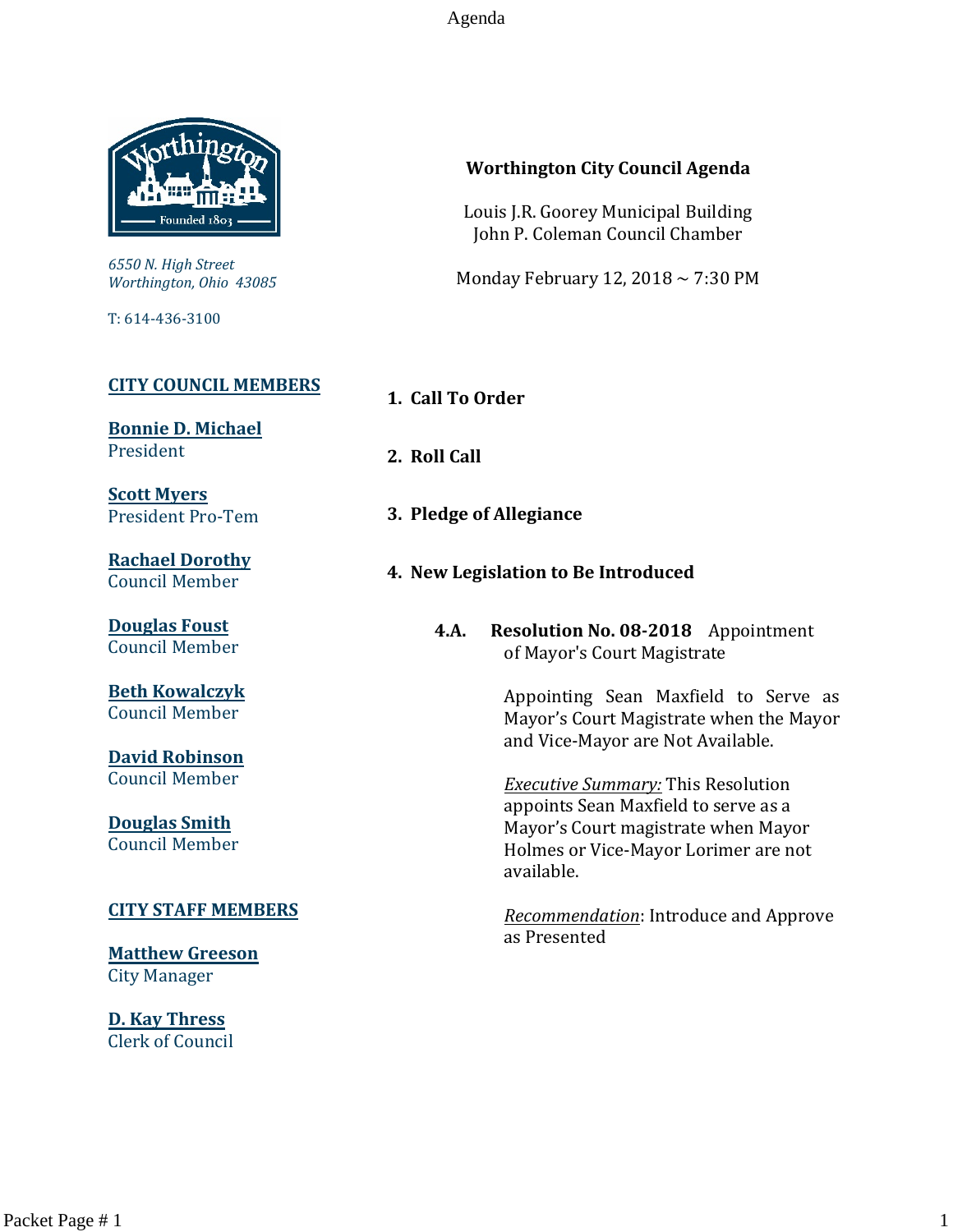Agenda

### **5. Reports of City Officials**

### **5.A. Policy Item(s)**

5.A.I. Financial Report - January 2018

Monthly Financial Report

*Executive Summary:* The Finance Director will present the Financial Report for the month of January.

*Recommendation*: Motion to approve

### **5.B. Information Item(s)**

5.B.I. Ohio Ethics Commission Training Videos

*Executive Summary:* Video(s) from the Ohio Ethics Commission will be played to provide an overview of Ohio Ethics Law

### **6. Reports of Council Members**

- **7. Other**
- **8. Executive Session**
- **9. Adjournment**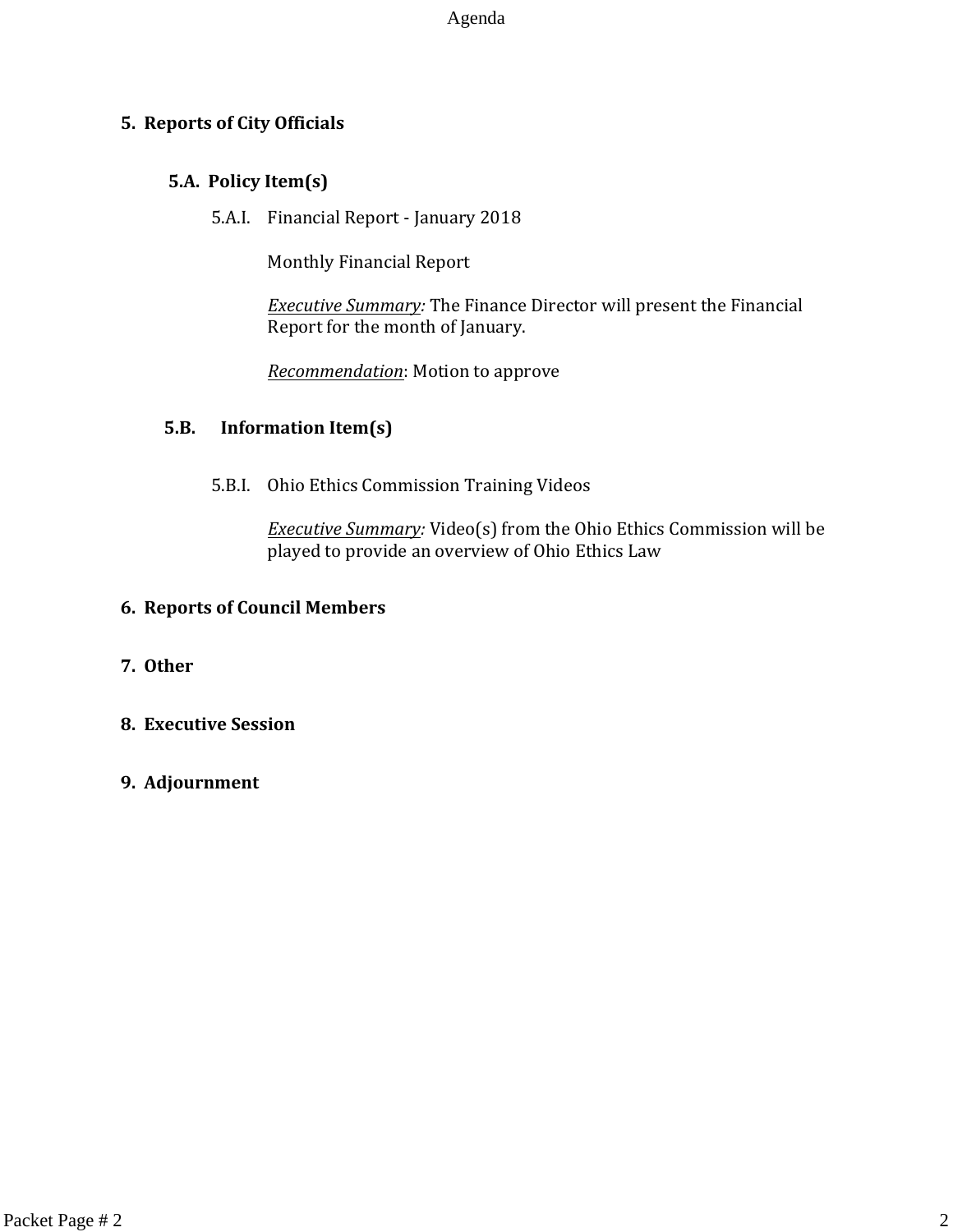4.A. - Appointment of Mayor's Court Magistrate



### **STAFF MEMORANDUM City Council Meeting – February 12, 2018**

Date: February 9, 2018

To: Matthew H. Greeson

From: Robyn Stewart, Assistant City Manager

Subject: **Resolution - Appointment of Mayor's Court Magistrate**

### **EXECUTIVE SUMMARY**

This Resolution appoints Sean Maxfield to serve as a Mayor's Court magistrate when Mayor Holmes or Vice-Mayor Lorimer are not available.

### **RECOMMENDATION**

Introduce and Approve as Presented

### **BACKGROUND/DESCRIPTION**

Section 2.05 of the City Charter provides that the Mayor shall serve as judge of Mayor's Court. It also provides that the Vice-Mayor shall act as Mayor in the absence of the Mayor. Mayor Scott Holmes and Vice-Mayor James Lorimer generally are able to arrange their schedules to make sure that one of them is available to cover Mayor's Court. However, Mayor Holmes and Vice-Mayor Lorimer will both be unavailable on Tuesday, February 13<sup>th</sup>.

In 2013 the City entered into a contract with Attorney Sean Maxfield to serve on an as needed basis when the Mayor and Vice-Mayor were unable to perform Mayor's Court services. The contract provides that Mr. Maxfield is paid \$350 per Mayor's Court session and \$150 per arraignment session. The arraignments occur when a defendant is incarcerated at the Franklin County Jail. The contract was entered into pursuant to section 1905.05 of the Ohio Revised Code which authorizes the mayor to "appoint a person as mayor's court magistrate".

The 2016 amendments to the City Charter added the following language to section 2.05: "Nothing in this Section 2.05 shall limit the City Council from appointing a magistrate to preside over Mayor's Court in the absence of the Mayor and Vice-Mayor. City Council shall establish the qualifications of a magistrate and shall make such appointment by resolution."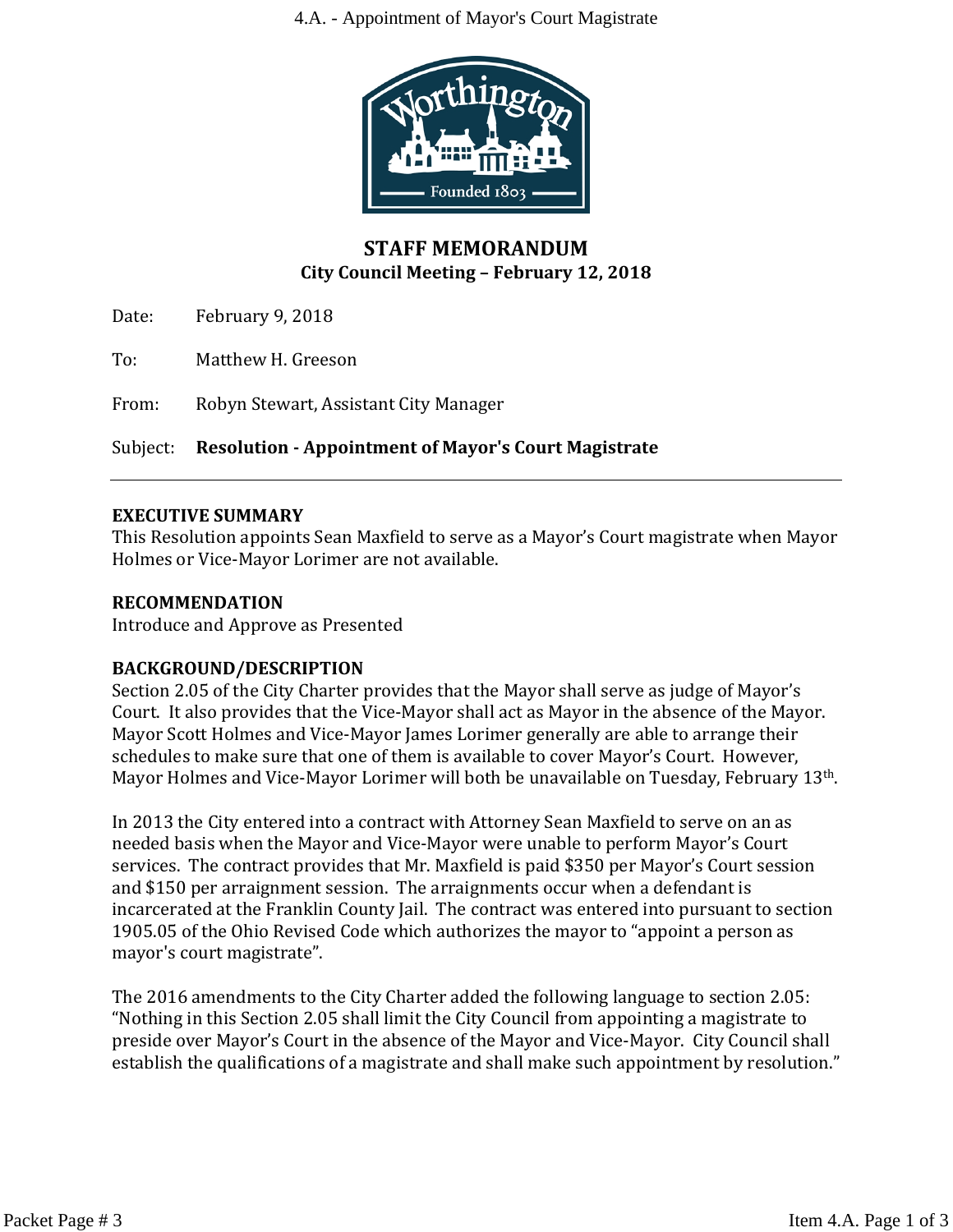4.A. - Appointment of Mayor's Court Magistrate

Based on the change in the Charter language, the Law Department has recommended that Council pass a resolution appointing Mr. Maxfield and authorizing the City Manager to enter into a contract on the same terms as the 2013 contract.

The Ohio Supreme Court establishes minimum educational requirements for attorneys that serve as Mayor's Court magistrates. Mr. Maxfield meets those requirements and has served as a magistrate for over fifteen years in various central Ohio Mayor's Courts.

### **FINANCIAL IMPLICATIONS/FUNDING SOURCES** (if applicable)

As noted above, Mr. Maxfield's fees are \$350 per court session and \$150 per arraignment session. The 2018 Operating Budget includes \$2,500 for magistrate services.

### **ATTACHMENTS**

Resolution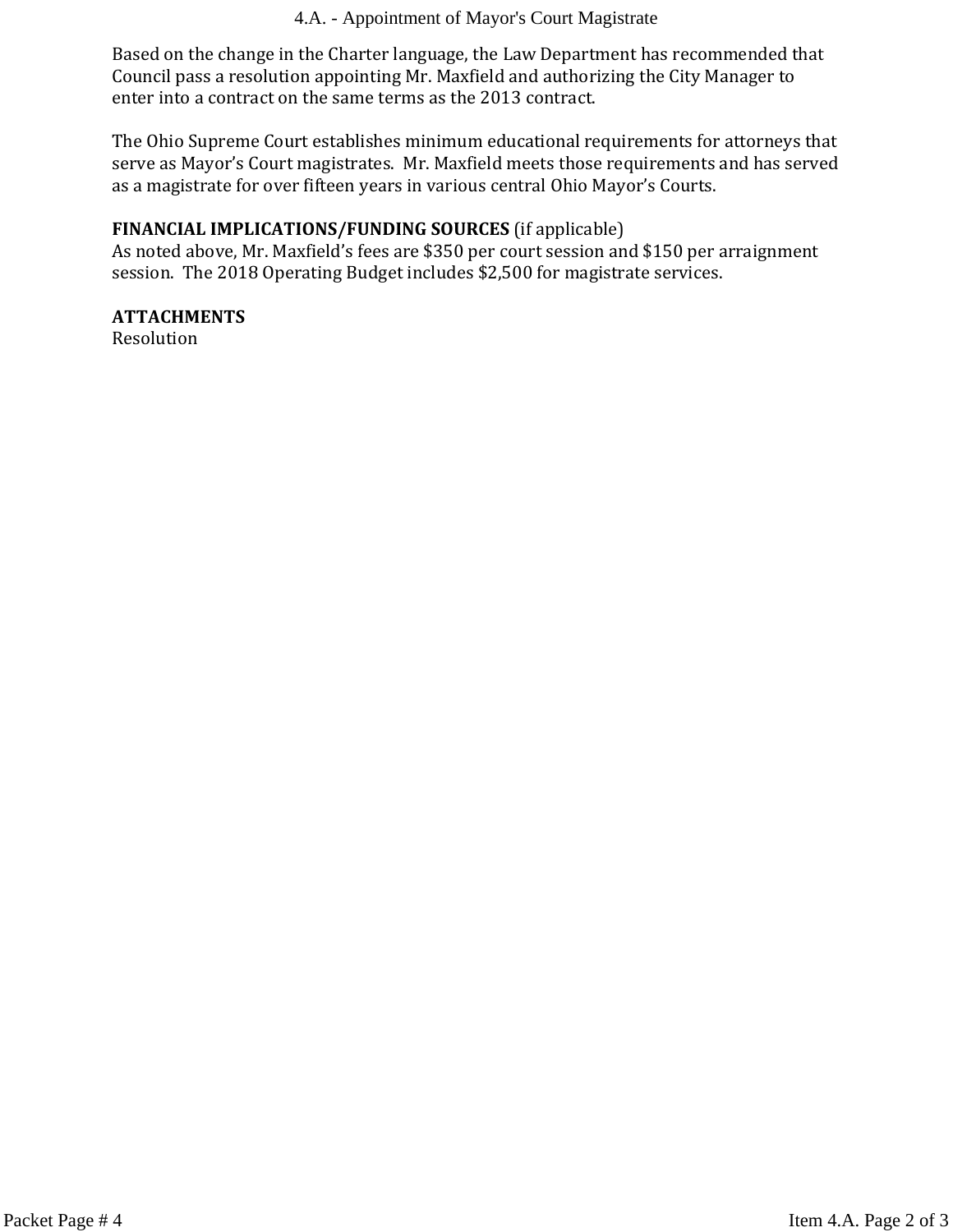### 4.A. - Appointment of Mayor's Court Magistrate

### RESOLUTION NO. 08-2018

Appointing Sean Maxfield to Serve as Mayor's Court Magistrate when the Mayor and Vice-Mayor are Not Available.

WHEREAS, section 2.05 of the City Charter, as amended in 2016, provides that the City Council may appoint a magistrate to preside over Mayor's Court; and,

WHEREAS, Sean Maxfield has served as a magistrate for the Worthington Mayor's Court since 2013 on those occasions when the Mayor and Vice-Mayor were not available; and,

WHEREAS, Sean Maxfield meets the requirements established by the Ohio Supreme Court to serve as a magistrate and has served in that capacity for over fifteen years in various central Ohio Mayor's Courts; and,

WHEREAS, Mayor Scott Holmes and Law Director Tom Lindsey have recommended that Sean Maxfield be appointed to serve as a magistrate when the Mayor and Vice-Mayor are not available.

NOW THEREFORE, BE IT RESOLVED by the Council of the Municipality of Worthington, County of Franklin, State of Ohio:

SECTION 1. That Sean Maxfield is hereby appointed to serve as a magistrate pursuant to Section 2.05 of the City Charter based on his qualifications of meeting the requirements established by the Ohio Supreme Court and having served over fifteen years as a magistrate in central Ohio.

SECTION 2. That the City Manager is hereby authorized to enter into a contract with Sean Maxfield for the provision of magistrate services in the Worthington Mayor's Court.

SECTION 3. That the Clerk be and hereby is instructed to record this Resolution in the appropriate record book upon its adoption.

Adopted  $\Box$ 

 $\mathcal{L}_\text{max}$  , where  $\mathcal{L}_\text{max}$  and  $\mathcal{L}_\text{max}$  and  $\mathcal{L}_\text{max}$ 

President of Council

 $\mathcal{L}_\text{max}$  , where  $\mathcal{L}_\text{max}$  and  $\mathcal{L}_\text{max}$  and  $\mathcal{L}_\text{max}$ 

Attest:

Clerk of Council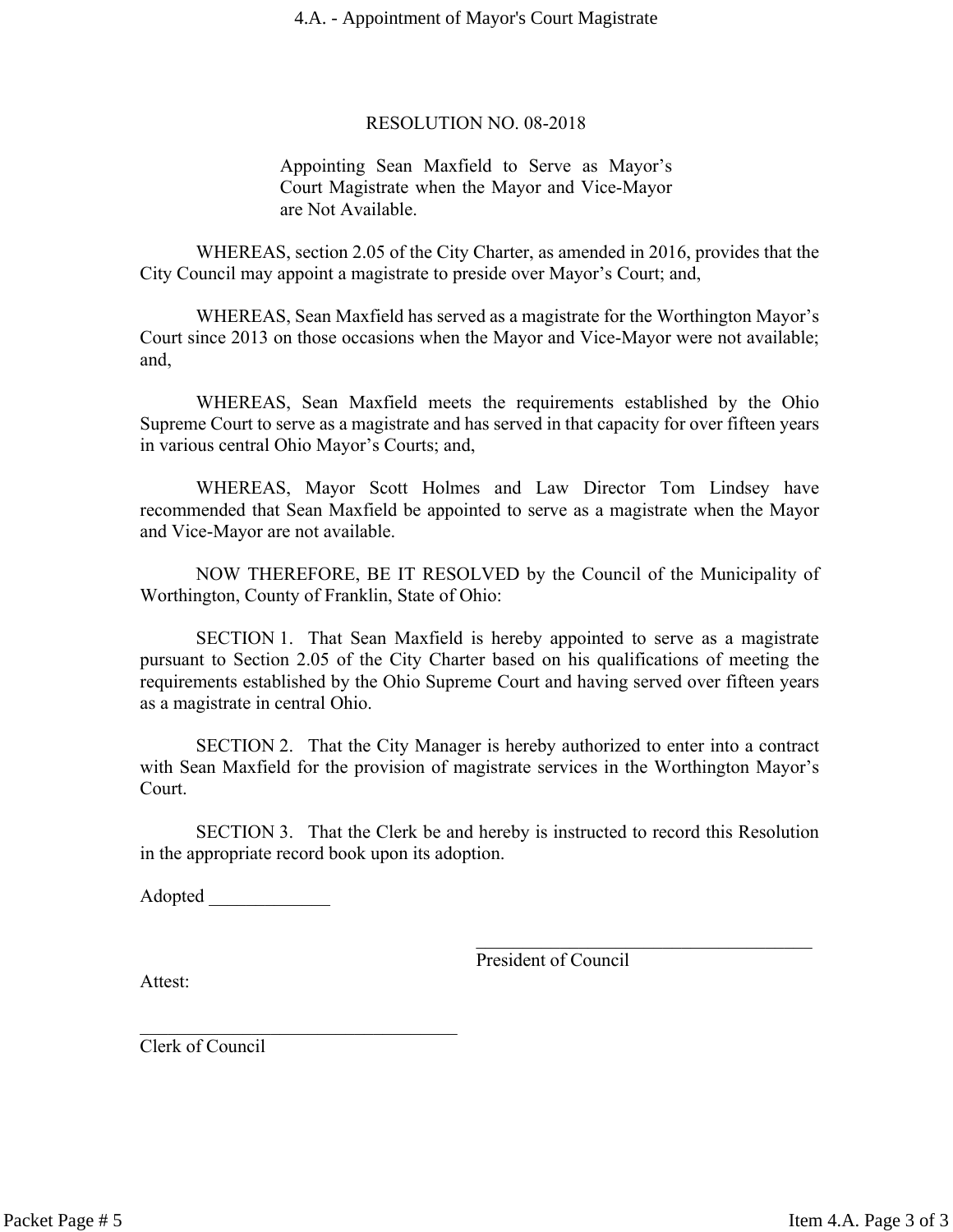# Department of Finance

# January 2018 Financial Report

### Quick Facts



# Department of Finance – January 2018

Packet Page # 6

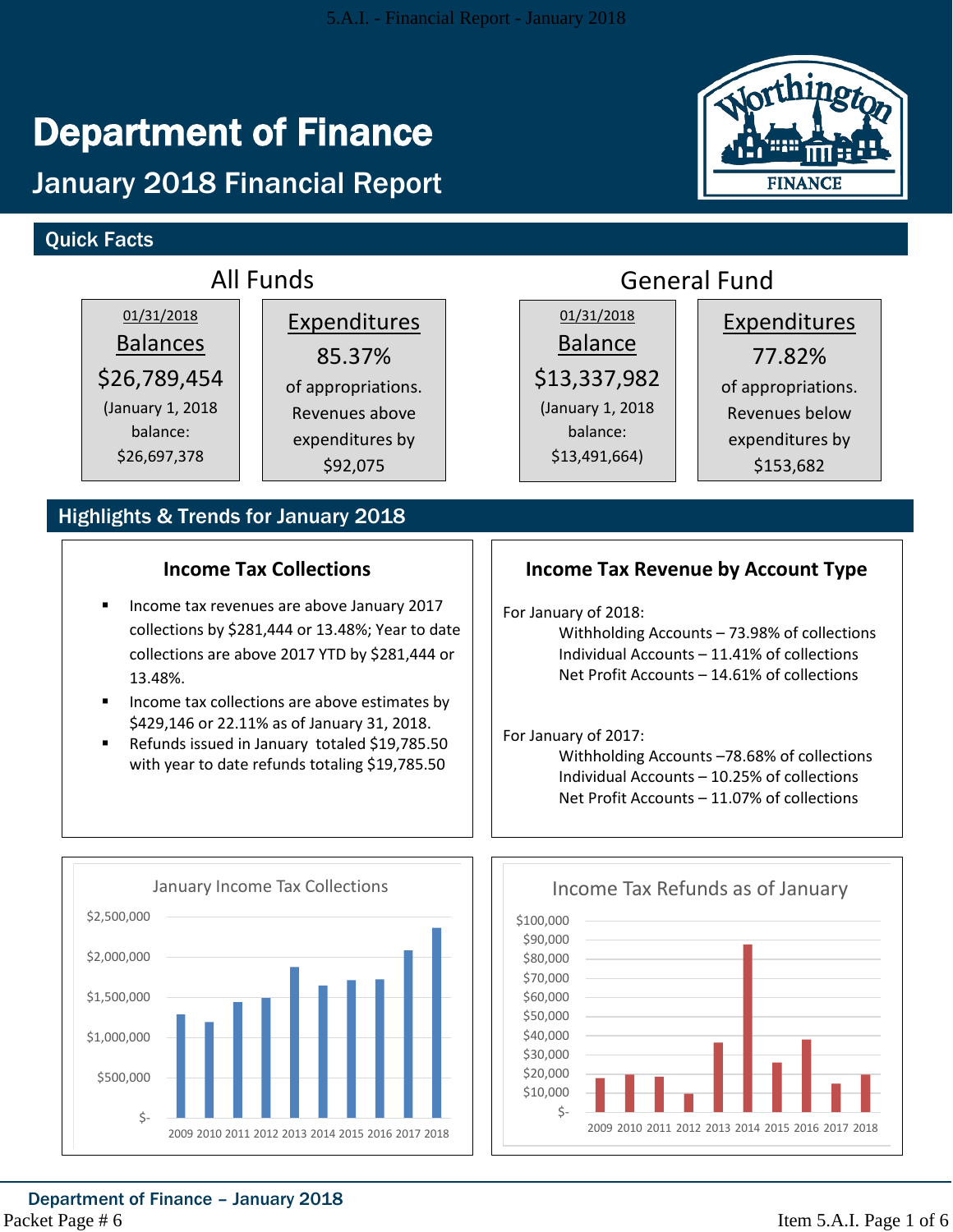

### Highlights & Trends for January (continued)



### Notable Initiatives & Activities

- Fund balances for all funds increased from \$26,697,378 on January 1, 2018 to \$26,789,454 as of January 31, 2018, with year to date revenues exceeding expenditures for all funds by \$92,075.
- For the month of January, fund balances for all funds increased from \$26,697,378 as of January 1, 2018 to \$26,789,454 as of January 31, 2018, with expenditures exceeding revenue by \$92,075.
- Year to date revenues for all funds are below 2017 revenues by \$3,586,953 and above estimates by \$565,129. The January 2017 receipt of \$3,960,000 in bond proceeds is the reason for the significant variance between 2017 and 2018.
- Expenditures for all funds tracked at 85.37% of anticipated expenditure levels for the month of January.
- The General Fund balance decreased from 13,491,664 as of January 1, 2018 to \$13,337,982 as of January 31, 2018, with expenditures exceeding revenues by \$153,682.
- For the month of January, the General Fund balance decreased from \$13,491,664 on January1, 2018 to \$13,337,982 as of January 31, 2018, with expenditures exceeding revenues by \$153,682.
- General Fund revenues are above 2017 revenues by \$357,192 and above estimates by \$374,664 or 18.76%
- General Fund Expenditures tracked at 77.82% of anticipated expenditure levels for the month of January 2018.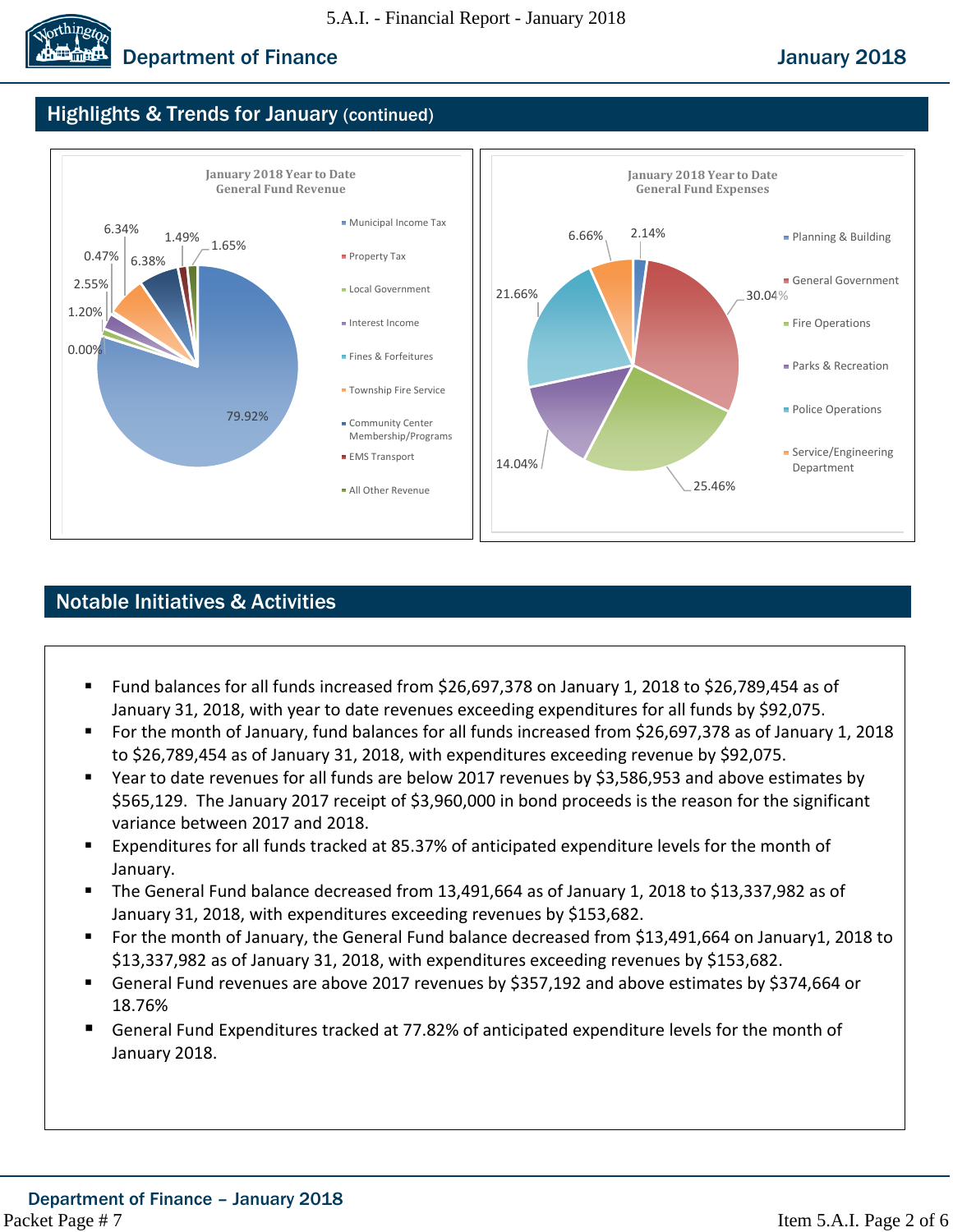### 5.A.I. - Financial Report - January 2018

**Department of Finance Contract Contract Contract Contract Contract Contract Contract Contract Contract Contract Contract Contract Contract Contract Contract Contract Contract Contract Contract Contract Contract Contract C** 

## Financial Tracking

orthingto





Item 5.A.I. Page 3 of 6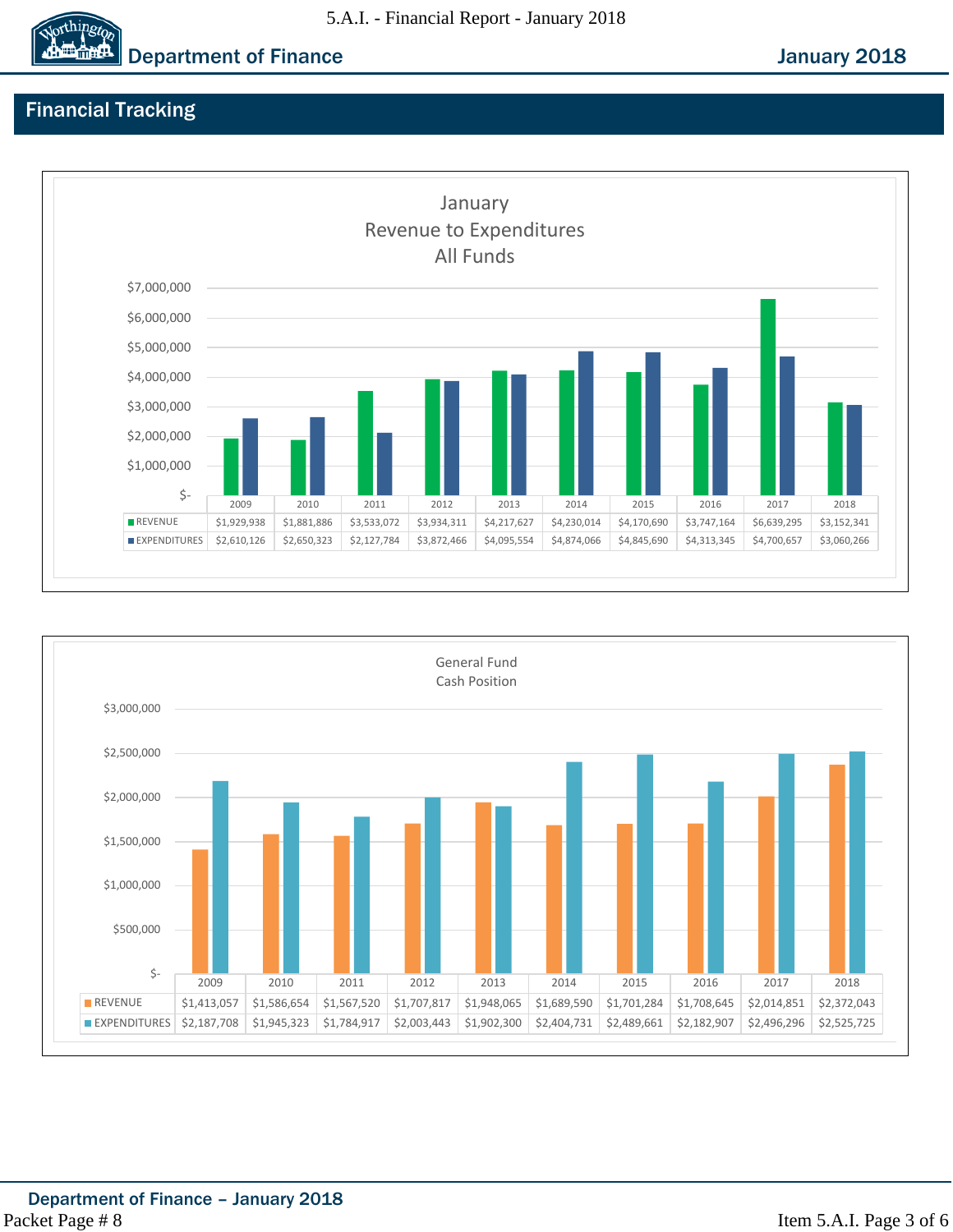

### **January 2018 Cash Reconciliation**

| <b>Total Fund Balances:</b>                                                                                                                                                                                                             |                                                                                           |                 | \$26,786,453.69 |
|-----------------------------------------------------------------------------------------------------------------------------------------------------------------------------------------------------------------------------------------|-------------------------------------------------------------------------------------------|-----------------|-----------------|
| <b>Depository Balances:</b>                                                                                                                                                                                                             |                                                                                           |                 |                 |
| General Account:<br><b>EMS Lock Box:</b><br><b>Total Bank Balances:</b>                                                                                                                                                                 | \$6,970,191.24<br>2,537,624.37                                                            | \$9,507,815.61  |                 |
| <b>Investment Accounts:</b><br><b>Certificates of Deposits:</b><br>Certificates of Deposits (EMS)<br>Star Ohio/Star Plus<br>Fifth Third MMKT/CDs<br><b>Bicentennial Fund CD</b><br>CF Bank MMKT/CD<br><b>Total Investment Accounts:</b> | \$6,167,977.16<br>2,094,000.00<br>1,237,048.82<br>7,433,604.91<br>71,022.84<br>276,454.35 | \$17,280,108.08 |                 |
| Petty Cash/Change Fund:                                                                                                                                                                                                                 |                                                                                           | 1,530.00        |                 |
| Total Treasury Balance as of January 31, 2018                                                                                                                                                                                           |                                                                                           | \$26,789,453.69 |                 |
| Total Interest Earnings as of January 31, 2018                                                                                                                                                                                          | \$60,533.34                                                                               |                 |                 |
| Average Interest Earnings                                                                                                                                                                                                               | 1.56%                                                                                     |                 |                 |

### **Debt Statement**

| <b>Issuance</b> | <b>Purpose</b>                      | <b>Maturity</b> | Rate  | <b>Principal Balance</b> |
|-----------------|-------------------------------------|-----------------|-------|--------------------------|
| 2015            | 2015 Refunding Bonds                | December 2021   | 1.62% | \$3,040,000.00           |
| 2017            | 2017 Various Purpose Bonds          | December 2032   | 2.21% | \$3,745,000.00           |
| 2008            | OPWC 0% Loan - ADA Ramps            | December 2028   | 0%    | 78,100.50                |
| 2015            | OPWC 0% Loan - Kenyonbrook          | December 2045   | 0%    | 561,747.96               |
|                 |                                     |                 |       |                          |
|                 | <b>Total Principal Debt Balance</b> |                 |       | \$7,424,848.46           |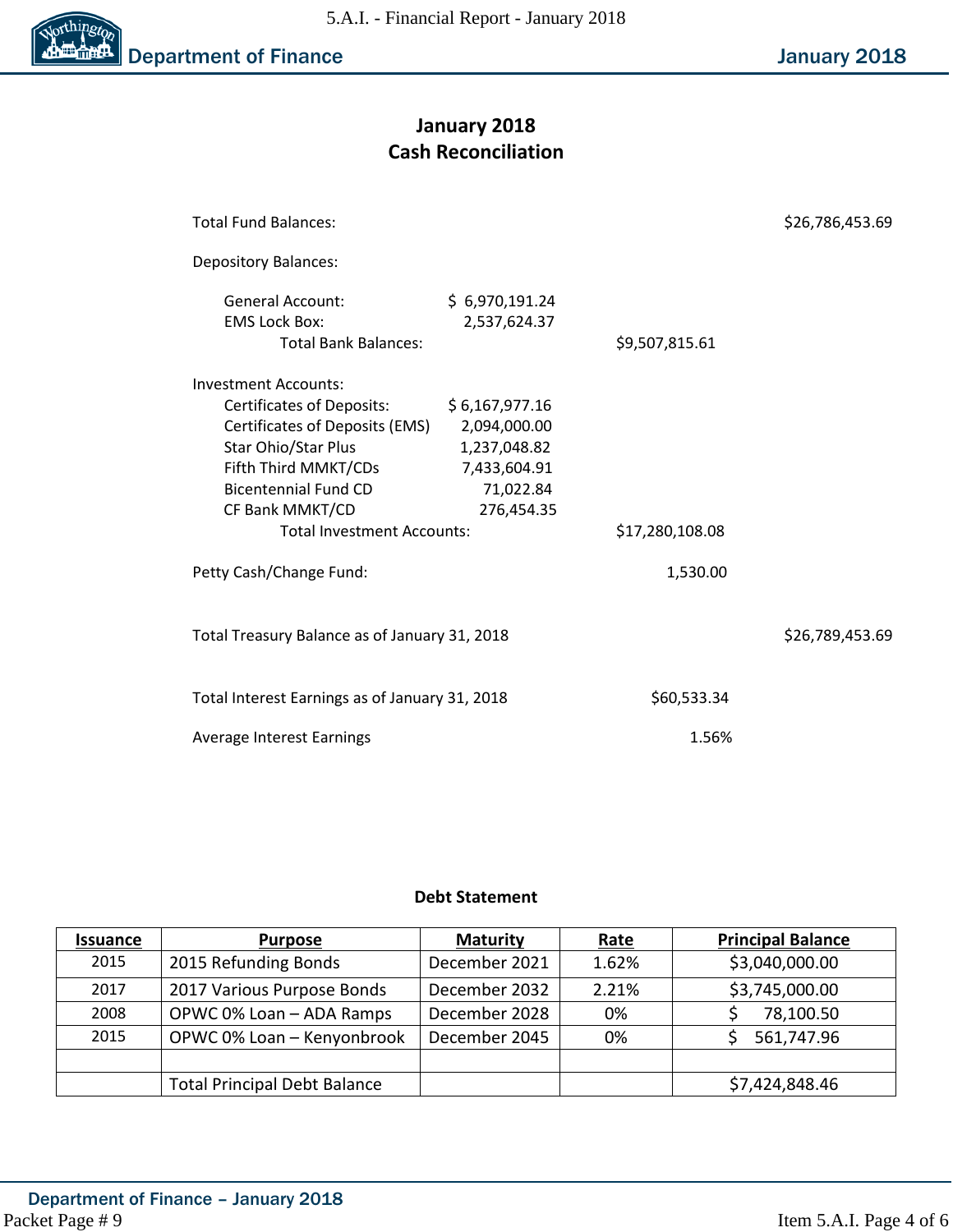5.A.I. - Financial Report - January 2018



### **City of Worthington Fund Summary Report as of January 31, 2018**

|     |                                     | 1/1/2018         |                       | Year to Date    |                 |  |  |  |
|-----|-------------------------------------|------------------|-----------------------|-----------------|-----------------|--|--|--|
|     |                                     | <b>Beginning</b> | <b>Year to Date</b>   | <b>Actual</b>   | 01/31/2018 Fund |  |  |  |
|     | <b>FUND</b>                         | <b>Balance</b>   | <b>Actual Revenue</b> | <b>Expenses</b> | <b>Balance</b>  |  |  |  |
| 101 | <b>General Fund</b>                 | \$<br>13,491,664 | \$2,372,043.19        | \$2,525,724.92  | \$13,337,982.03 |  |  |  |
| 202 | <b>Street M&amp;R</b>               | 3,573            | \$146,885.19          | \$81,952.20     | \$68,505.87     |  |  |  |
| 203 | State Highway                       | 14,156           | \$3,801.50            | \$10,935.63     | \$7,022.30      |  |  |  |
| 204 | Water                               | 87,817           | \$8,854.76            | \$8,594.27      | \$88,077.66     |  |  |  |
| 205 | Sewer                               | 66,268           | \$7,838.46            | \$6,989.64      | \$67,116.36     |  |  |  |
| 212 | Police Pension                      | 596,983          | \$0.00                | \$92,175.29     | \$504,807.99    |  |  |  |
| 214 | <b>Law Enforcement Trust</b>        | 71,890           | \$0.00                | \$0.00          | \$71,890.49     |  |  |  |
| 215 | Municipal MV License Tax            | 167,714          | \$9,801.60            | \$0.00          | \$177,515.40    |  |  |  |
| 216 | Enforcement/Education               | 48,817           | \$2.50                | \$0.00          | \$48,819.92     |  |  |  |
| 217 | <b>Community Technology</b>         | 80,000           | \$0.00                | \$0.00          | \$80,000.00     |  |  |  |
| 218 | <b>Court Clerk Computer</b>         | 234,893          | \$888.00              | \$1,665.92      | \$234,114.59    |  |  |  |
| 219 | Economic Development                | 561,016          | \$0.00                | \$2,035.00      | \$558,980.90    |  |  |  |
| 220 | <b>FEMA Grant</b>                   | 15,884           | \$0.00                | \$0.00          | \$15,883.50     |  |  |  |
| 221 | Law Enf CED                         | 7,480            | \$12,880.00           | \$0.00          | \$20,360.00     |  |  |  |
| 224 | Parks & Rec Revolving               | 427,916          | \$84,437.27           | \$45,192.97     | \$467,160.69    |  |  |  |
| 229 | <b>Special Parks</b>                | 27,654           | \$333.20              | \$0.00          | \$27,987.56     |  |  |  |
| 253 | 2003 Bicentennial                   | 71,536           | \$0.00                | \$0.00          | \$71,536.32     |  |  |  |
| 306 | <b>Trunk Sewer</b>                  | 375,149          | \$0.00                | \$0.00          | \$375,148.78    |  |  |  |
| 308 | Capital Improvements                | 8,606,289        | \$501,279.61          | \$284,635.92    | \$8,822,932.50  |  |  |  |
| 313 | <b>County Permissive Tax</b>        |                  | \$0.00                | \$0.00          | \$0.00          |  |  |  |
| 409 | <b>General Bond Retirement</b>      | 1,063,223        | \$0.00                | \$0.00          | \$1,063,223.03  |  |  |  |
| 410 | Special Assessment Bond             | 278,448          | \$0.00                | \$0.00          | \$278,447.93    |  |  |  |
| 825 | <b>Accrued Acreage Benefit</b>      | 82,141           | \$3,044.00            | \$0.00          | \$85,184.93     |  |  |  |
| 830 | <b>OBBS</b>                         | 2,074            | \$251.86              | \$364.14        | \$1,961.76      |  |  |  |
| 838 | Petty Cash                          | 1,530            | \$0.00                | \$0.00          | \$1,530.00      |  |  |  |
| 910 | Worthington Sta TIF                 | 11,705           | \$0.00                | \$0.00          | \$11,704.91     |  |  |  |
| 920 | Worthington Place (The Heights) TIF | 285,098          | \$0.00                | \$0.00          | \$285,097.96    |  |  |  |
| 930 | 933 High St. MPI TIF Fund           | 16,460           | \$0.00                | \$0.00          | \$16,460.31     |  |  |  |
|     |                                     |                  |                       |                 |                 |  |  |  |
|     | <b>Total All Funds</b>              | \$26,697,378.45  | \$3,152,341.14        | \$3,060,265.90  | \$26,789,453.69 |  |  |  |